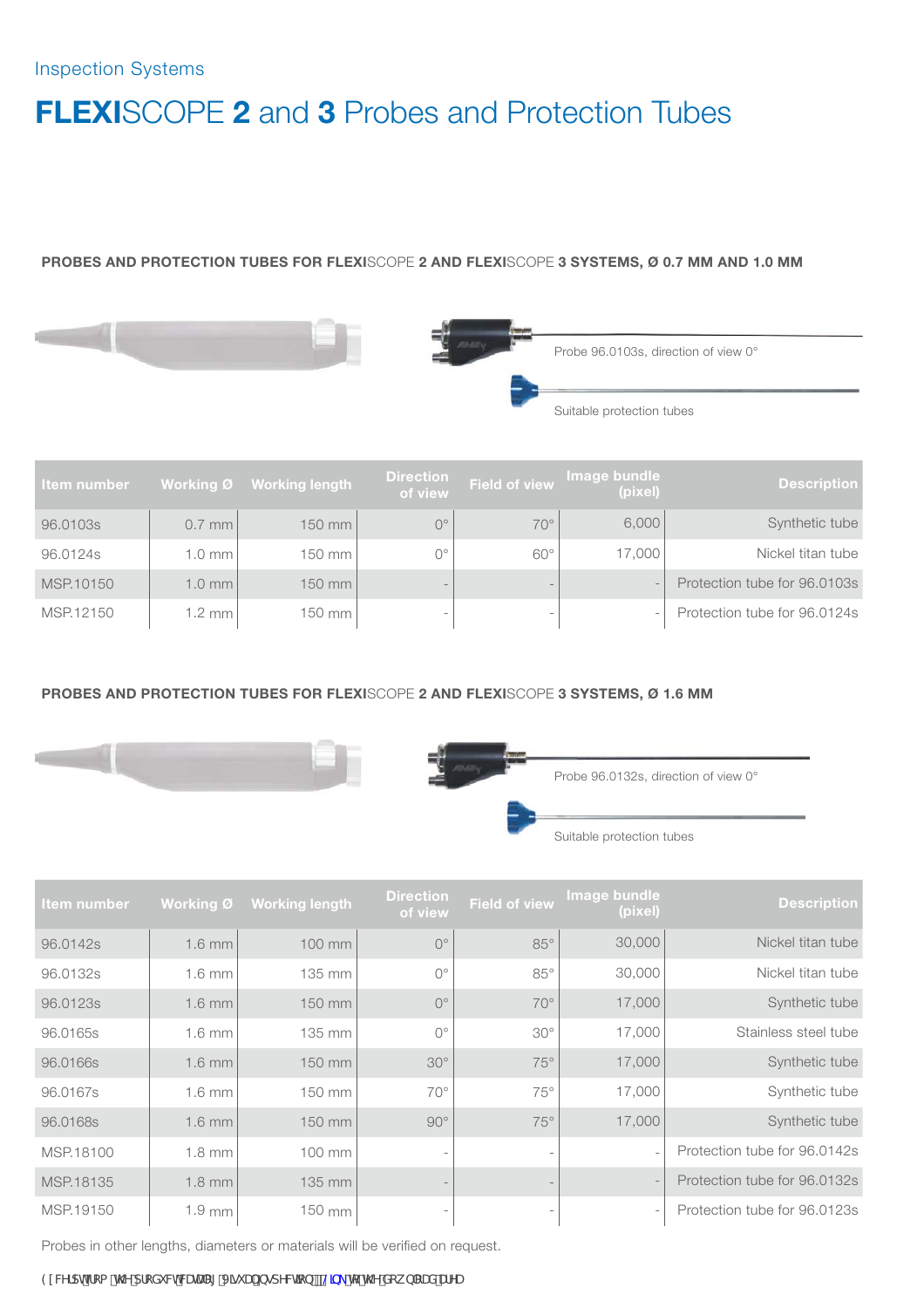

#### PROBES AND PROTECTION TUBES FOR FLEXISCOPE 2 AND FLEXISCOPE 3 SYSTEMS, Ø 2.0 MM





| Item number |                  | Working Ø Working length | <b>Direction</b><br>of view | <b>Field of view</b>     | Image bundle<br>(pixel) | <b>Description</b>                                  |
|-------------|------------------|--------------------------|-----------------------------|--------------------------|-------------------------|-----------------------------------------------------|
| 96.0134s    | $2.0 \text{ mm}$ | 135 mm                   | $O^{\circ}$                 | $85^\circ$               | 30,000                  | Stainless steel tube                                |
| 96.0158s    | $2.0 \text{ mm}$ | 135 mm                   | $O^{\circ}$                 | $90^\circ$               | 50,000                  | Stainless steel tube                                |
| 96.0152s    | $2.0$ mm         | 135 mm                   | $30^\circ$                  | $90^\circ$               | 50,000                  | Stainless steel tube                                |
| 96.0172s    | $2.0 \text{ mm}$ | 135 mm                   | $70^{\circ}$                | $75^\circ$               | 30,000                  | Stainless steel tube                                |
| 96.0173s    | $2.0$ mm         | 135 mm                   | $90^\circ$                  | $75^\circ$               | 30,000                  | Stainless steel tube                                |
| MSP.24135   | $2.4 \text{ mm}$ | 135 mm                   |                             | $\overline{\phantom{a}}$ |                         | Protection tube for 96.0134s<br>and 96,0158s        |
| MSP.24132   | $2.4 \text{ mm}$ | 132 mm                   |                             |                          |                         | Protection tube for 96,0152s<br>(exposed probe tip) |

Probes in other lengths, diameters or materials will be verified on request.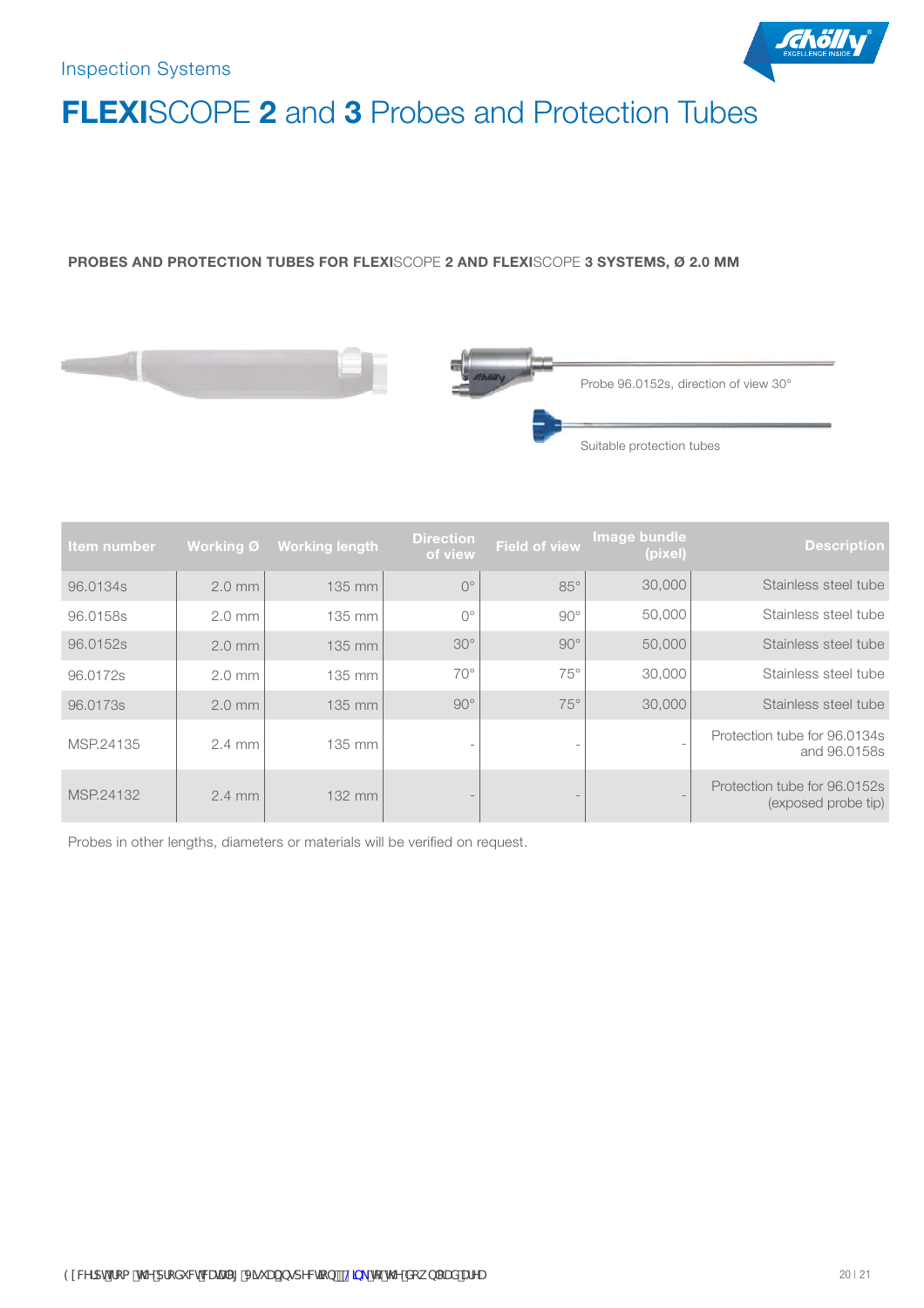#### PROBES AND PROTECTION TUBES FOR FLEXISCOPE 2 AND FLEXISCOPE 3 SYSTEMS, Ø 2.7 MM





| ltem number | Working Ø | <b>Working length</b> | <b>Direction of view</b> | <b>Field of view</b> | <b>Description</b>                                                                  |
|-------------|-----------|-----------------------|--------------------------|----------------------|-------------------------------------------------------------------------------------|
| 96.0274s    | 2.7 mm    | 110 mm                | $O^{\circ}$              | $75^\circ$           | Rod lenses/stainless steel tube                                                     |
| 96.0273s    | $2.7$ mm  | 110 mm                | $30^\circ$               | $75^\circ$           | Rod lenses/stainless steel tube                                                     |
| 96.0280s    | $2.7$ mm  | 110 mm                | $30^\circ$               | $75^\circ$           | Rod lenses/stainless steel tube<br>direction of view 180° turned to<br>96.0273s     |
| 96.0275s    | $2.7$ mm  | $110$ mm              | $70^{\circ}$             | $75^\circ$           | Rod lenses/stainless steel tube                                                     |
| 96.0288s    | $2.7$ mm  | 179 mm                | $O^{\circ}$              | $85^\circ$           | Rod lenses/stainless steel tube                                                     |
| 96.0297s    | $2.7$ mm  | 179 mm                | $30^\circ$               | $85^\circ$           | Rod lenses/stainless steel tube                                                     |
| 96.0299s    | $2.7$ mm  | 179 mm                | $70^{\circ}$             | $75^\circ$           | Rod lenses/stainless steel tube                                                     |
| 96.0293s    | $2.7$ mm  | 290 mm                | $O^{\circ}$              | $75^\circ$           | Rod lenses/stainless steel tube                                                     |
| 96.0294s    | $2.7$ mm  | 280 mm                | $30^\circ$               | $75^\circ$           | Rod lenses/stainless steel tube                                                     |
| 96.0298s    | $2.7$ mm  | 290 mm                | $70^{\circ}$             | 75°                  | Rod lenses/stainless steel tube                                                     |
| MSP.30110   | 3.0 mm    | 100 mm                |                          |                      | Protection tube for 96.0273s,<br>96.0275s, 96.0280s<br>(exposed probe tip)          |
| MSP.30118   | 3.0 mm    | 105 mm                |                          |                      | Protection tube for 96.0273s,<br>96.0280s<br>0.1 mm protrusion<br>with fixing screw |
| MSP.30111   | 3.0 mm    | $111$ mm              |                          |                      | Protection tube for 96.0274s<br>0.5 mm protrusion                                   |
| MSP.30172   | 3.0 mm    | 172 mm                |                          |                      | Protection tube for 96.0297s<br>(exposed probe tip)                                 |
| MSP.30174   | 3.0 mm    | 174 mm                |                          |                      | Protection tube for 96.0288s<br>0.5 mm protrusion                                   |
| MSP.30280.1 | 3.0 mm    | 293 mm                |                          |                      | Protection tube for 96.0298s<br>3 mm protrusion<br>with fixing screw                |

Probes in other lengths, diameters or materials will be verified on request.